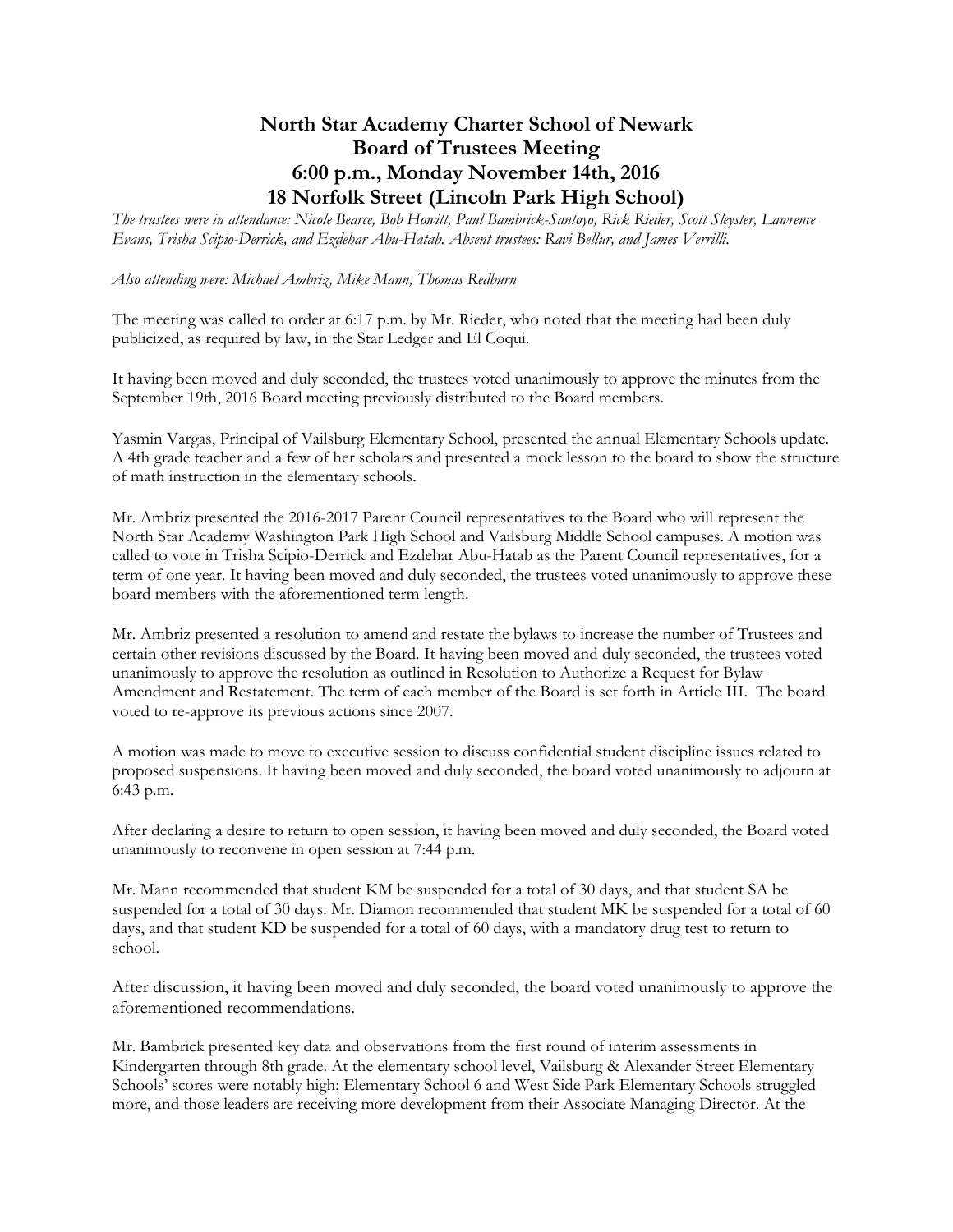middle school level, Vailsburg and Clinton Hill Middle Schools outperformed all other middle schools across Uncommon; Clinton Hill's performance is especially notable because they only have one cohort of students who attended North Star elementary schools. Washington Park and Lincoln Park High Schools both performed very well compared to other Uncommon schools; school leaders continue to focus on improving math and science performance, while English and history performance is consistently high.

The leadership team presented the personnel hires of Jennifer Edwards, Whitney Wilcher for all North Star campuses; Nicole Nave, Nicholas Pasquale, Insu Yi for Washington Park High School; Donyea Bradley for Downtown Middle School; Melis Coklar, Dennis Farquharson for Vailsburg Middle School; Jamaal Ince, Kristen Walsleben, Michael Wines for West Side Park Middle School; Nicole Carcano for Vailsburg Elementary School; Damarly Dunkly, Christina Munoz, Marina Vasilic for Fairmount Elementary School; Kelly Kalis for Liberty Elementary School; Dominick Lubin for Elementary School 6. After discussion, it having been moved and duly seconded, the board voted unanimously to approve the hiring of the aforementioned individuals.

Mr. Ambriz presented a resolution to approve memorandum of understanding between North Star Academy and Relay Resident for Relay Teaching Residency. After discussion, it having been moved and seconded, the Board voted unanimously to approve the resolution as described in Resolution to Approve Memorandum of Understanding between North Star Academy and Relay Resident for Relay Teaching Residency.

Mr. Ambriz presented a resolution to review the HIB (Harrassment, Intimidation, and Bullying) investigation form. The recommendation of the investigation is no further action as this was not found to be HIB. After discussion, the board agreed with this recommendation.

Mr. Ambriz presented a resolution to approve the final edits to the list of teachers who were tagged to NCLB and IDEA grants in FY16. After discussion, it having been moved and seconded, the Board voted unanimously to approve the resolution as described in Resolution to approve updated NSA and NCLB Idea Salaries.

Mr. Ambriz presented a resolution to authorize execution of a contract with VenueQuest for travel services. After discussion, it having been moved and seconded, the Board voted unanimously to approve the resolution as described in Resolution to Execute Travel Agent Contract for Noth Star Academy.

Mr. Ambriz presented a resolution to authorize the renewal of the contract with Automated Buioding Controls for the provision of HVAC-related services. . After discussion, it having been moved and seconded, the Board voted unanimously to approve the resolution as described in Preliminary Resolution to Award and Execute HVAC Service Contract.

Mr. Ambriz presented a resolution to approve the Memorandum of Understanding the formation of Uncommon Newark, Inc. After discussion, it having been moved and seconded, the Board voted unanimously to approve the resolution as described in Resolution

Mr. Ambriz presented a resolution to approve the Memorandum of Agreement between North Star Academy and Newark Public Schools for the Newark Universal Enrollment System. After discussion, it having been moved and seconded, the Board voted unanimously to approve the resolution as described in Resolution to Approve the Memorandum of Agreement between North Star Academy and Newark Public Schools for the Newark Universal Enrollment System.

Mr. Ambriz presented a resolution to amend the North Star Academy charter and section 2.14 of its charter agreement with the New Jersey Department of Education to reflect all of North Star's facilities. After